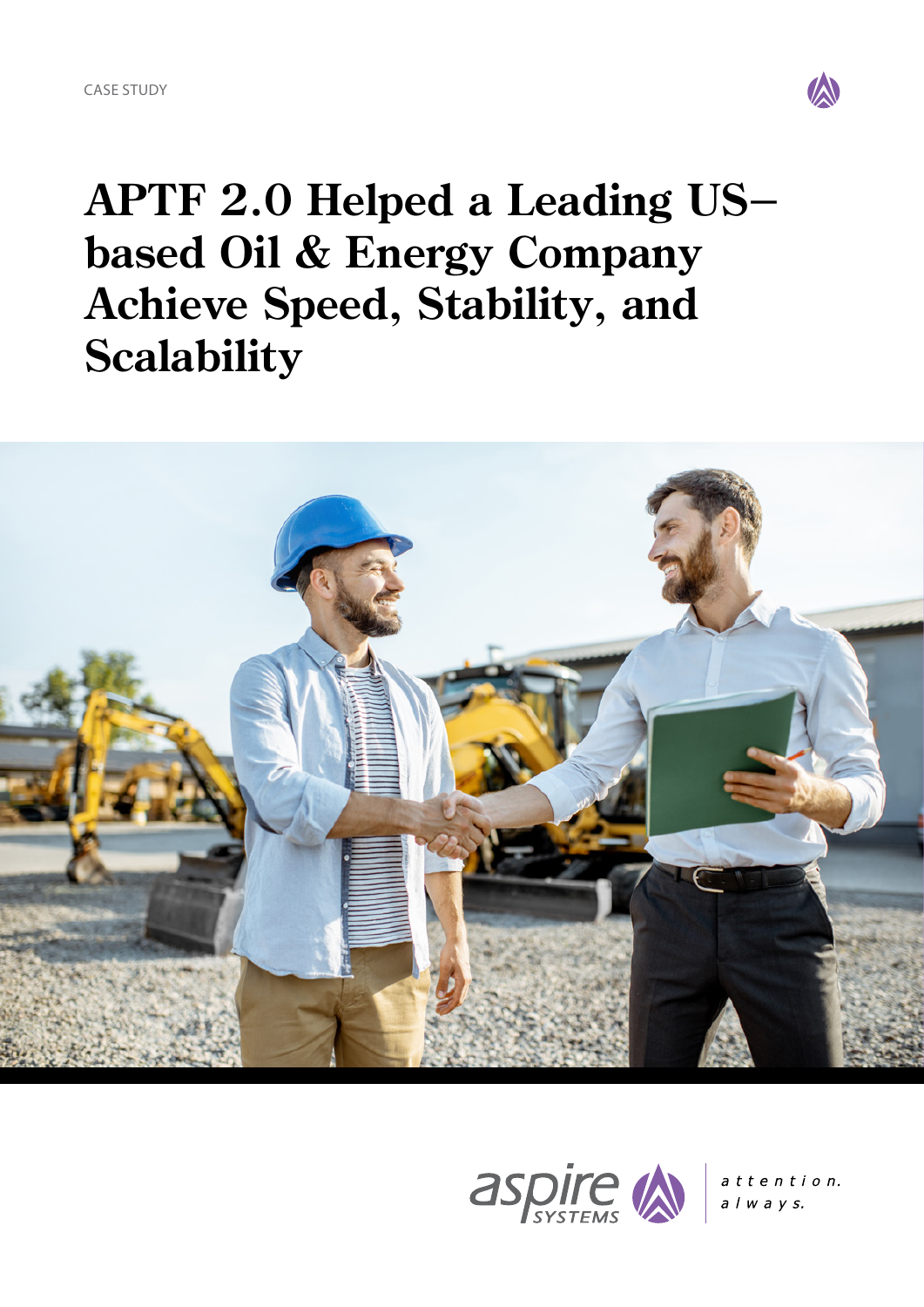

#### **Challenge:**

- *• New functionalities deteriorated the app's performance*
- *• App failure with the surge in loads & large volumes of transaction*
- *• No clarity on performance targets & objectives*
- *• Lack of performance testing expertise*

#### **Solution:**

- *• Continuous Performance Testing*
- *• APTF 2.0 a hybrid framework for end-to-end performance testing*

#### **Results:**

*Performance Testing enabled by CI/CT and APTF 2.0 helped them achieve the following.*

- *• Resolve any performance issues in their code earlier*
- *• Get the complete picture of the performance during the sprint(s)*
- *• App served more clients with desired performance requirements*
- *• Enhanced Product Quality & Customer satisfaction on speed, stability & scalability*
- *• Exposed more performance issues on the new builds*
- *• Tuned System TCP/IP stack, Load balancer, servers for performance*

## **About the Customer**

The customer is a large fuel supplier, ranked by Forbes as one of the top 40 privately held companies in America. They focus on offering innovative solutions to the widely-faced challenges in energy procurement, supply, and logistics fields for various organizations across North America. Also, they offer a huge range of solutions including fuels, natural gas and energy prices, and data management services. They deliver around 3 billion gallons of fuel and complementary products annually to 5,000 American and Canadian customers.

# **The Need**

They wanted to develop an enterprise application that is capable of supporting every facet of energy management needs, from purchasing, processing, and finance, and encompass all the aspects of supply, trading, logistics, inventories, market pricing, demand, reports, and energy supply chain.

## **The Challenges**

Their web application with complex integration across many modules and new functionalities are added and revived. The addition of more new functionalities/services to the application led to performance degradation. They needed a testing partner to assess the application, server performance against the performance SLA's and provide easily interpretable metrics report on the speed, stability & scalability.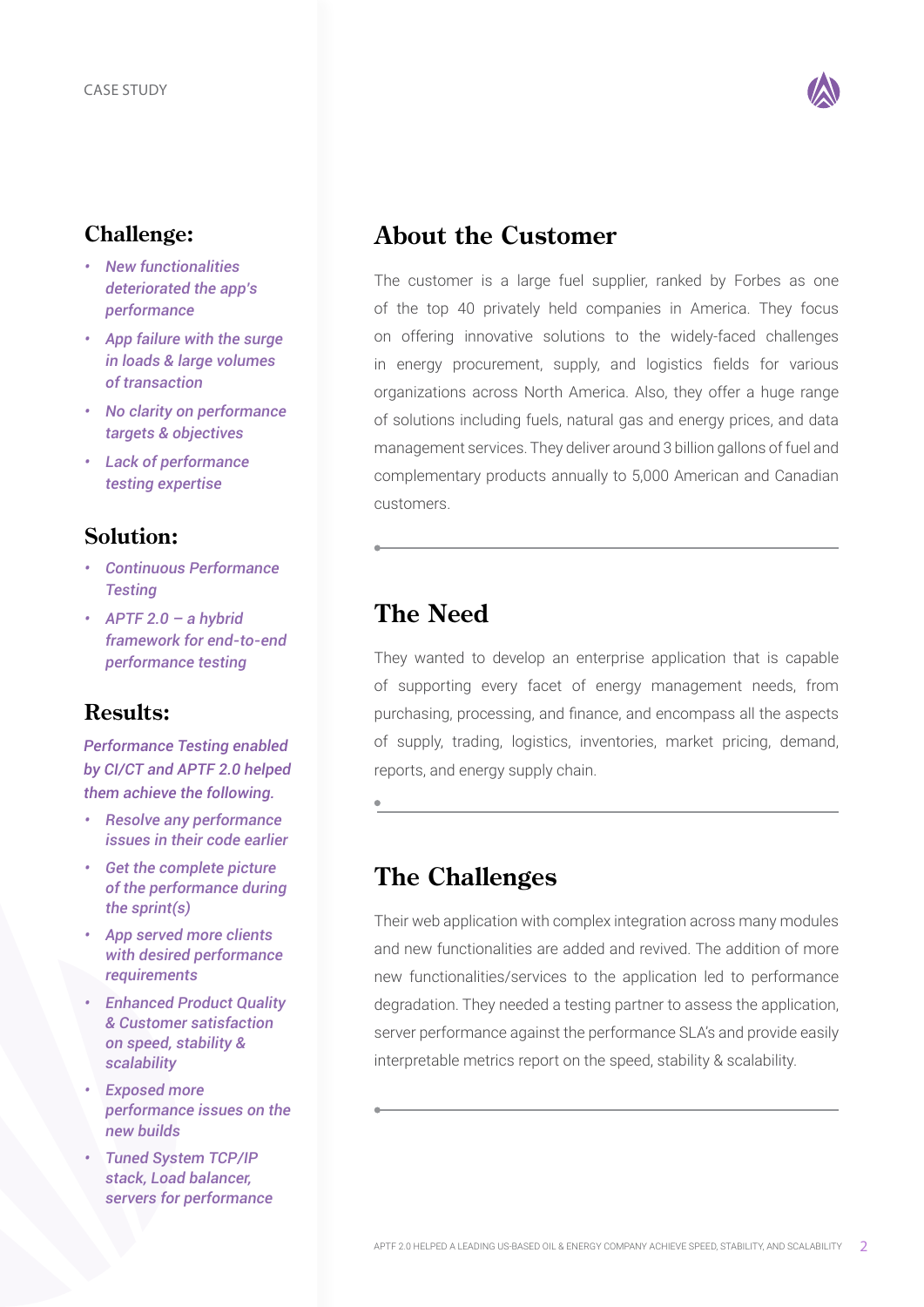

# **Highlights of APTF 2.0**

- Hybrid Framework stimulating performance test at Protocol and Real browser
- Load generator server health monitoring
- Well-designed dashboard to monitor and display the test metrics
- Continuous performance testing to uncover any performances related issue
- Considering the continuous performance monitor of application implemented continuous Integration through Azure DevOps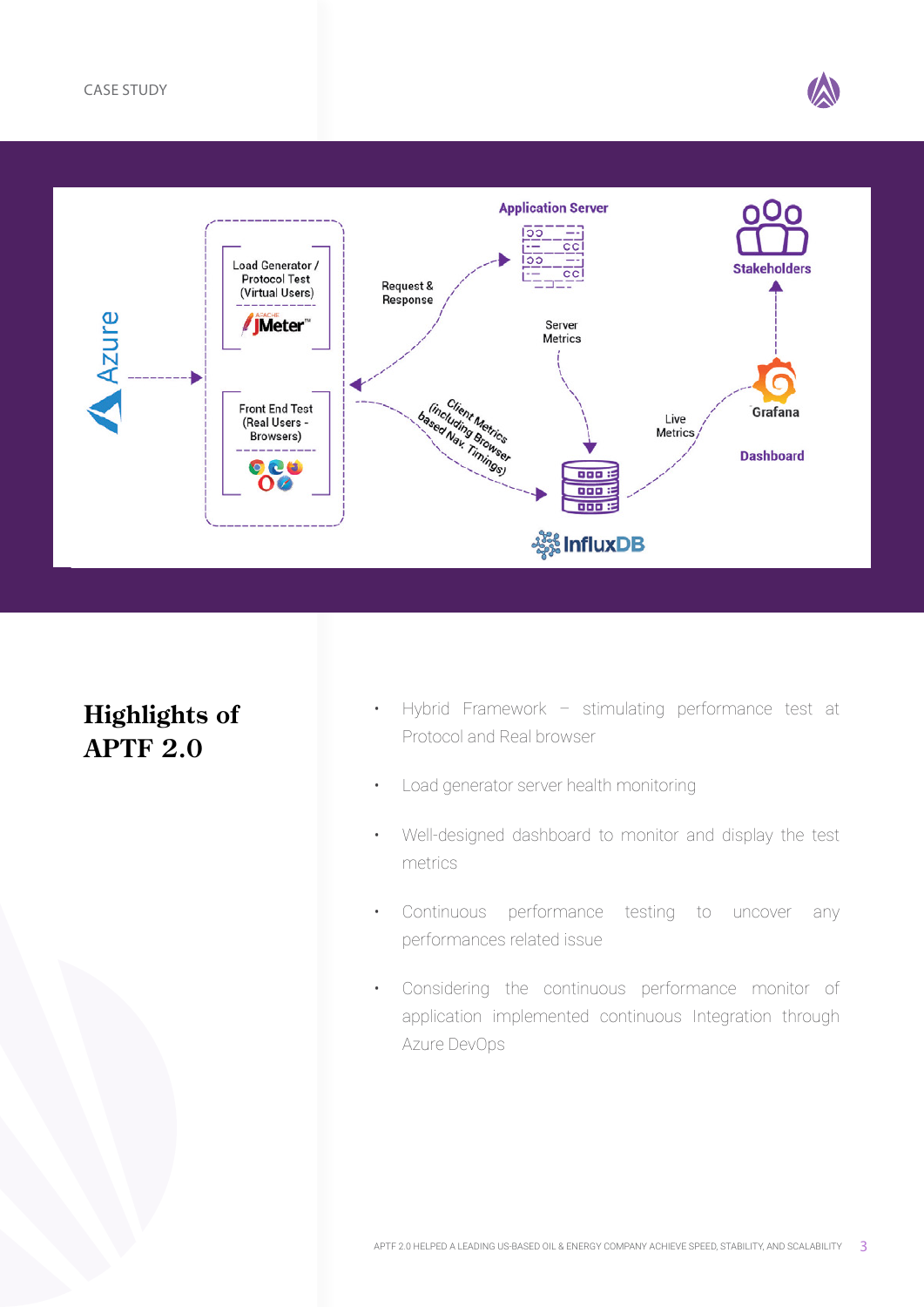

## **Aspire's Solution**

To maintain consistency throughout and ensure that every new version could meet the performance benchmark, the performance CoE team proposed the implementation of automated and continuous performance testing. They could achieve the desired results using the customizable data-driven performance framework [\(APTF 2.0\)](https://www.aspiresys.com/performance-testing-automation-framework/) which runs on CI to assess the performance after each deployment. The testing partner suggested and implemented the following results that helped to achieve maximum speed, stability, and scalability of the application.

- Suggested a performance testing solution at zero cost for their existing functional test automation framework, thereby ensuring easier extension for the future needs
- Designed a cost-effective, robust, reliable, and data-driven performance testing framework – APTF 2.0 with the combination of open-source tools like JMeter, InfluxDB, Grafana & Telegraf
- Implemented continuous integration using Azure & JMeter
- Tested the new features for the performance and analyzed the test results with the defined acceptance criteria.
- Provided recommendations to the development team to fix the code drop to achieve the required performance standards
- Scheduled tests through CI set up to run whenever the developer commits a code
- Captured and reported key performance metrics continuously to uncover any performance issues or degradation trends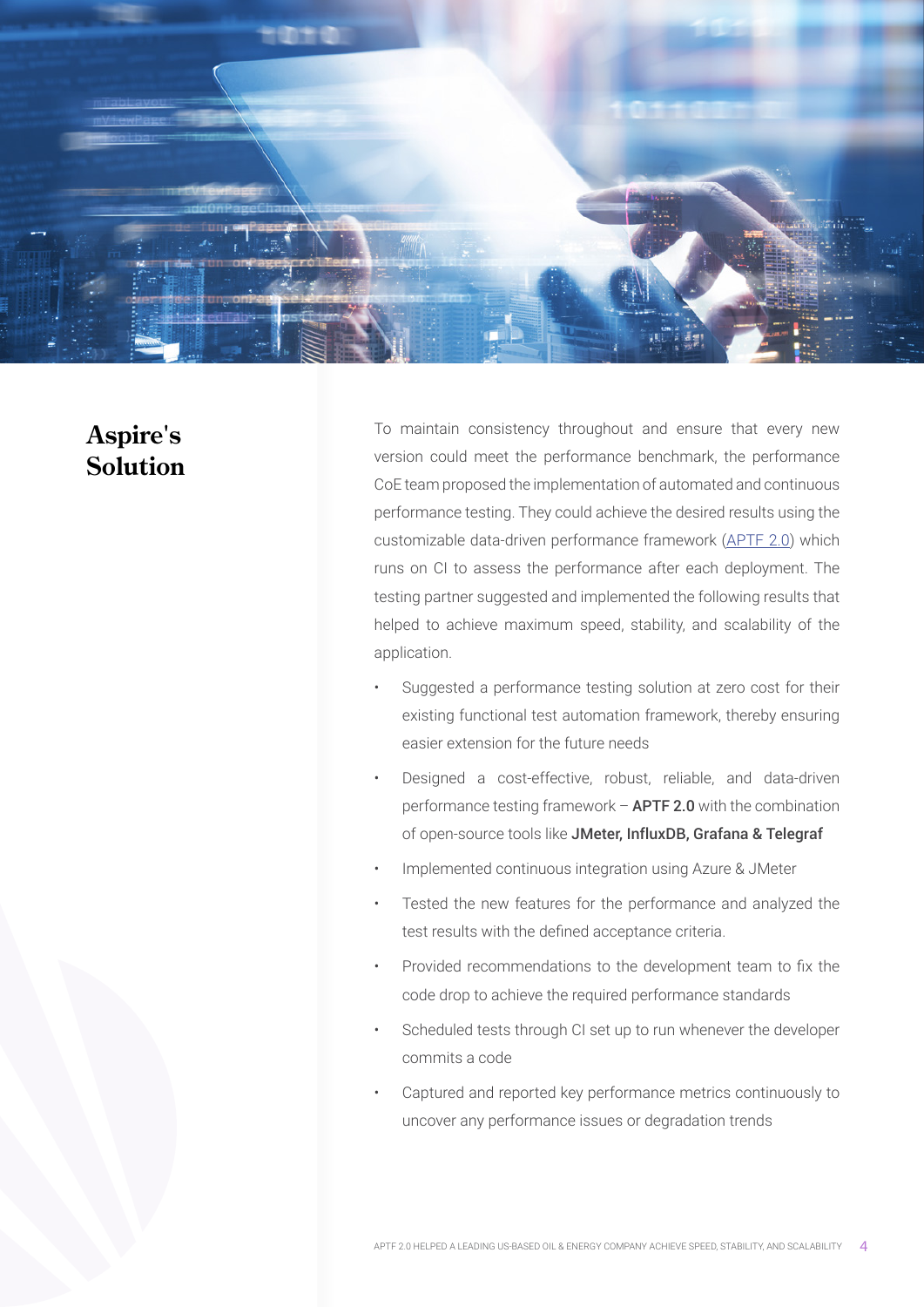

## **Results**

The following are some of the key benefits the customer derived after implementing the APTF for continuous performance testing strategy.

- Addition of performance tests to a continuous-integration process helped in resolving any performance-related issues or bottlenecks in their code since the beginning of SDLC
- Continuous execution and analysis of performance test results helped in visualizing the complete picture of the application performance during the sprint(s)
- Application serves more clients with desired performance requirements
- Enhanced product quality & customer satisfaction on speed, stability, & scalability
- Through continuous testing, more performance issues were disclosed on the new builds
- System TCP/IP stack, load balancer, servers are tuned for performance